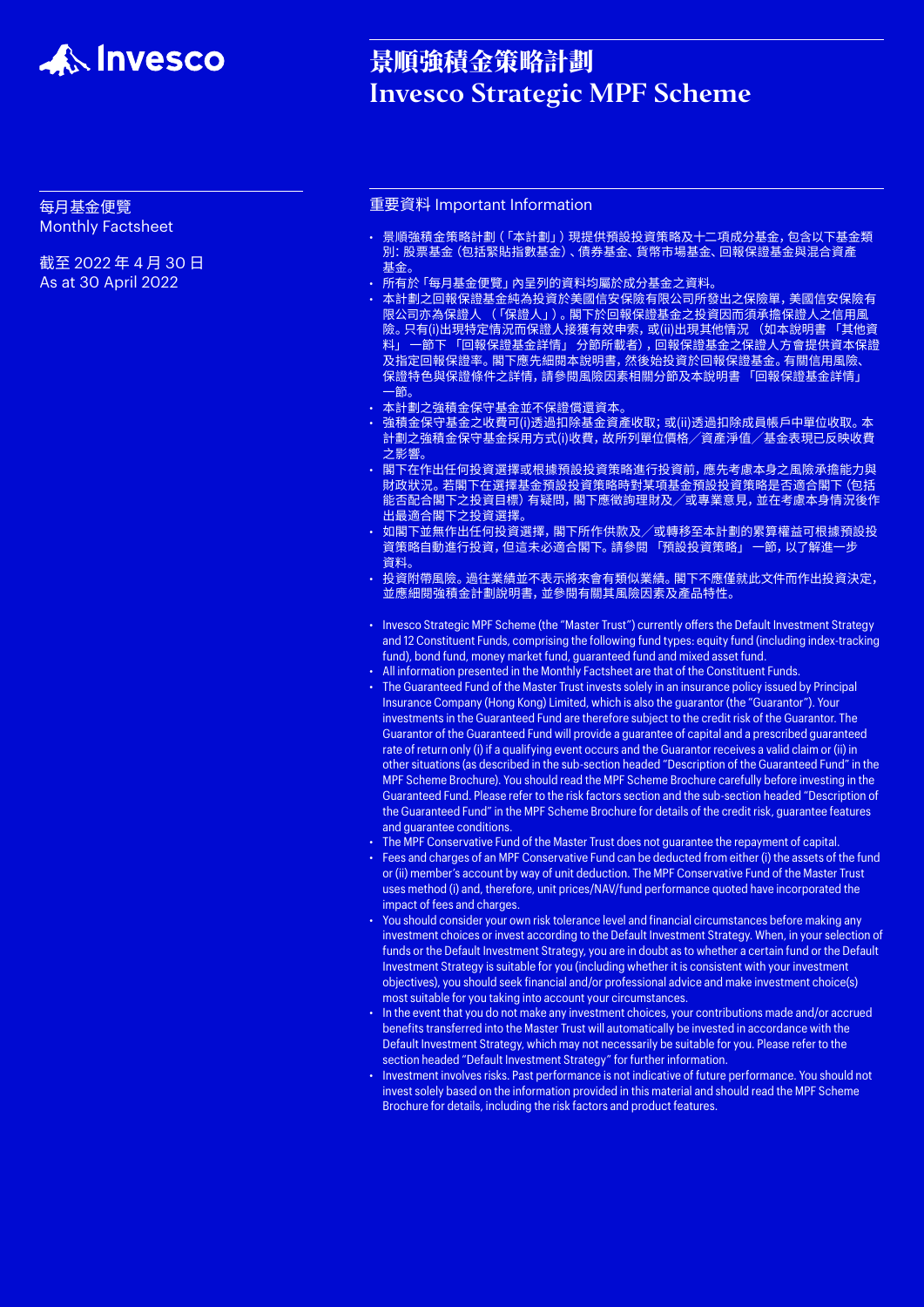

#### 重要資料 Key Facts

基金類別 Fund Descriptor

|                     | 股票基金 - 環球<br>Equity Fund - Global  |
|---------------------|------------------------------------|
| 成立日期 Inception Date | 28/12/2000                         |
| 基金貨幣 Fund Currency  | 港元 HK\$                            |
| 基金總值 Fund Size      | 4,543.25<br>百萬港元<br>(HK\$ million) |
| 基金價格 Fund Price     | \$24.0389                          |

#### 基金評論 Fund Commentary

中國離岸股市低收,健康護理及資訊科技行業帶 頭下跌。上海的持續封鎖措施加上北京及杭州收 緊疫情防控措施,均壓抑市場情緒。美國股市下 挫,通脹率達8.5%,主要受汽油價格推動。勞動力 成本增加意味著市場深信4月份將加息0.5%。由於 歐洲及美國的增長遜於預期,以及對市場中國經 濟的關注,歐洲股市在4月份低收。受通脹飆升及 俄烏戰爭的拖累,全球經濟前景下滑,利淡投資者 情緒。鑑於日本央行重申寬鬆貨幣政策(降低利 率),日本股市和日圓同告下跌。日本央行這一立 場與大多數其他央行形成強烈對比。東盟亦表現 不濟,只有印尼表現向好。印尼受惠於商品價格 上升,帶動有利的貿易條件,驅動當地經濟活動 向好。

Offshore Chinese equity markets ended lower, led down by healthcare and information technology. The continued lockdown measures in Shanghai and tightened COVID controls in Beijing and Hangzhou lowered the sentiment. In the US, equity markets suffered. Inflation hit 8.5%, driven largely by gas prices. An increase in the cost of labour meant that a 0.5% interest rate hike was hotly anticipated in April. European shares ended lower in April following weaker than expected growth in Europe and US, as well as concerns about the Chinese economy. The prospect of a global downturn has dampened investor sentiment, driven by surging inflation and the Ukraine war. Japanese equities and the yen suffered as the Bank of Japan reiterated loose monetary policy (lower interest rates). This stance is in stark contrast with most other central banks. ASEAN also underperformed, with only Indonesia returned positively. Indonesia benefits from the rise in commodity prices through rising terms of trade and increase in domestic activities.

# 景順強積金策略計劃 Invesco Strategic MPF Scheme

截至 2022 年 4 月 30 日 As at 30 April 2022

# 增長基金 Growth Fund

單位類別 A Unit Class A

#### 投資目標 Investment Objective

透過投資於環球股票以達致長線資本增值。

To achieve long term capital appreciation through investments in global equities.

#### 基金表現 Fund Performance (%)



## 年度表現 Calendar Year Return (%) 基金 Fund 基金 Fund

|      | 주호 Fullu      |           | 卒立 Fullu |
|------|---------------|-----------|----------|
| 2021 |               | 0.94 2016 | 2.60     |
| 2020 |               | 9.96 2015 | $-4.08$  |
| 2019 | 17.35 2014    |           | 1.88     |
| 2018 | $-12.70$ 2013 |           | 18.16    |
| 2017 | 31.01 2012    |           | 19.28    |

#### 累積表現 Cumulative Performance (%)

|            | 年初至今<br>YTD. | 1年     | 5年    | 10年   | 成立至今<br>1 year 5 years 10 years Since Incep. |
|------------|--------------|--------|-------|-------|----------------------------------------------|
| 基金<br>Fund | $-13.40$     | -17.83 | 16.51 | 63.72 | 140.39                                       |

#### 資產分佈 Asset Allocation\* (%)

| 中港股票 Hong Kong & China Equities      | 30 1 |
|--------------------------------------|------|
| 北美洲股票 N. American Equities           | 21.0 |
| 歐洲股票 European Equities               | 20.0 |
| 日本股票 Japanese Equities               | 11.3 |
| 其他亞太地區股票 Other Asia Pacific Equities | 141  |
| 現金及其他 Cash & Others<                 |      |
|                                      |      |

#### 風險指標 Risk Indicator (%)

#### 波幅 Volatility^ 16.37

#### 基金開支比率 Fund Expense Ratio+ (%)

基金 Fund 1.26

#### 年化表現 Annualized Performance (% p.a.)

|            | 5年      | 10年      | 成立至今         |
|------------|---------|----------|--------------|
|            | 5 years | 10 years | Since Incep. |
| 基金<br>Fund | 3.10    | 5.05     | 4.20         |

#### 持有量最多之十項投資 Top Ten Holdings (%)

| 3.8 |
|-----|
| 2.7 |
| 2.5 |
| 2.1 |
| 1.7 |
| 1.4 |
| 1.3 |
| 1.2 |
| 1.1 |
| 1.0 |
|     |

#### 附註 Remarks

投資表現以資產淨值對資產淨值、股息再投資及以港元為基礎計算。

The investment performance is NAV to NAV, gross income reinvested in HK dollar.

- 資產分佈總和可因小數進位情況而不相等於100。股票資產分佈的分類是基於上市地點。 Summation of asset allocation may not equal to 100 due to rounding. Classification of asset allocation for equities
- is based on the place of listing.
- <sup>&</sup>lt; 「現金及其他」包括現金、應收款項及應付款項。
- "Cash & Others" include cash, accounts receivable and accounts payable.
- ^ 波幅是根據基金在過去3年的每月回報以年度標準誤差計算。表現期少於三年(自成立日至基金便覽匯報日)的基金無須列出 此項。

 Volatility is measured by the annualized standard deviation of the fund, based on its monthly rates of return over the past 3 years. Funds with performance history of less than 3 years since inception to the reporting date of the Fund factsheet is not required to show this item.

- ^^ 參閱第二頁有關其風險級別。
- Refer to page 2 for the risk class table.
- <sup>+</sup> 財政年度終結日為每年3月31日。上述公佈之基金開支比率計算自2020年4月1日至2021年3月31日的開支。
	- Financial year end at 31 March each year. Fund expense ratio disclosed is calculated from 1 April 2020 to 31 March 2021.

資料來源 :景順投資管理有限公司,銀聯信託有限公司及 © 2022 Morningstar。

Source: Invesco Hong Kong Limited, Bank Consortium Trust Company Limited and © 2022 Morningstar.